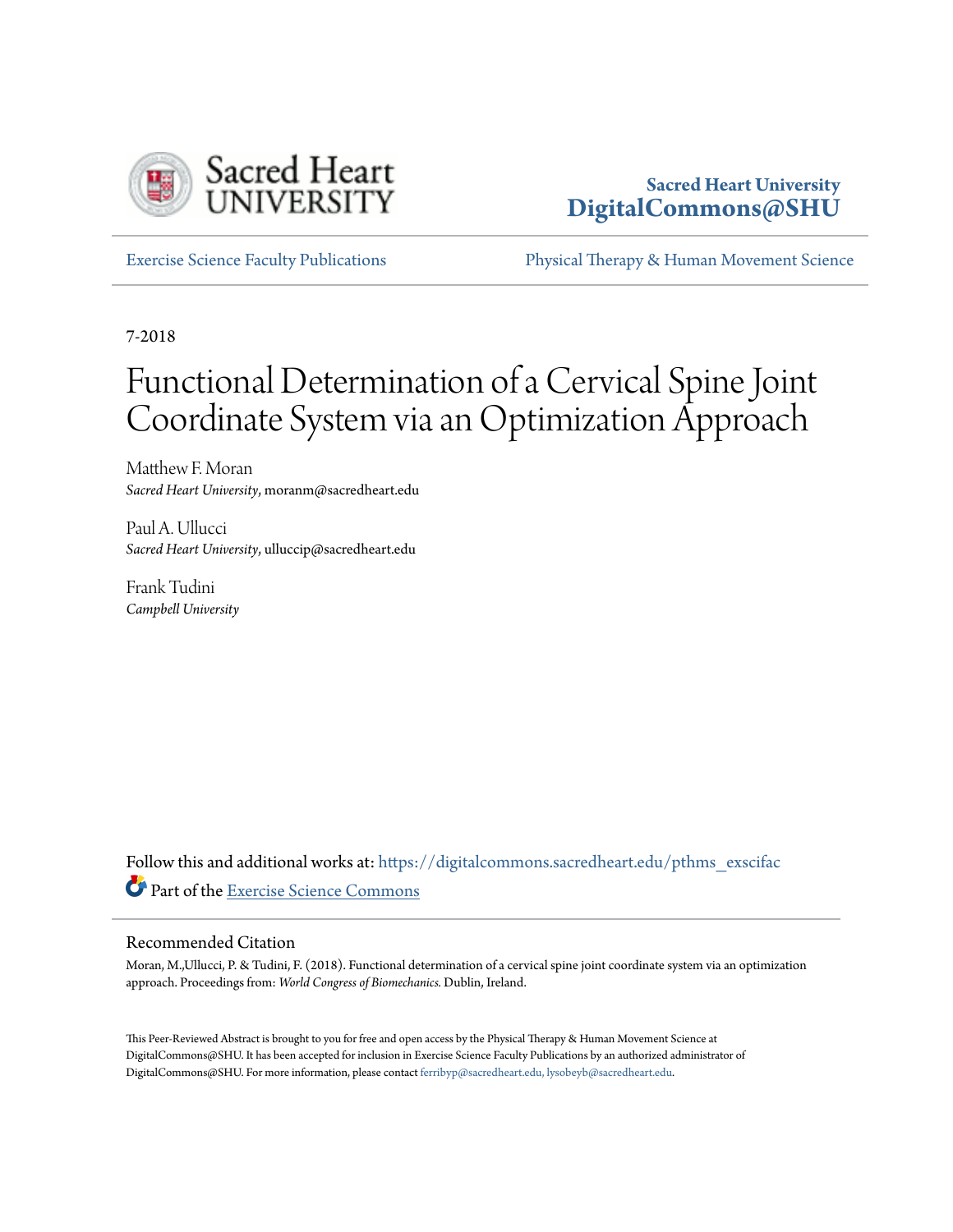### **Functional Determination of a Cervical Spine Joint Coordinate System via an Optimization Approach**

Matthew F. Moran, Paul A. Ullucci, Jr., Frank T. Tudini Sacred Heart University, Fairfield, CT Campbell University, Buies Creek, NC

Determination of a subject-specific fixed cervical spine joint coordinate system (JCS) is challenging due to several anatomical constraints. Cervical spine motion (flexion/extension, axial rotation, and lateral bending) is the combined contribution from the occipito-atlanto-axial complex and  $2<sup>nd</sup>$  cervical vertebra through the  $1<sup>st</sup>$  thoracic vertebra. Additionally, there is a lack of accessible bony landmarks aligning with rotation axes. Several methods of quantifying total cervical spine motion from three-dimensional kinematic data have been previously reported, however, none of the JCS determination methods have utilized an optimization approach. **PURPOSE:** The purpose of this study was to determine the feasibility and accuracy of a numerical optimization approach in determining subject-specific cervical spine JCS through a series of coordinated movements. **METHODS:** Twenty-eight participants (15F;  $21.4 \pm 5.4$  yo;  $71.0 \pm 14.9$  kg), free from any musculoskeletal limitations in the cervical spine, granted informed consent and participated in this IRB approved study. While in a seated position, all participants performed the following sequence of ordered head movements representing their full active neck range of motion (ROM): (1) flexion-extension, (2) axial rotation left-right, (3) lateral flexion leftright. Five reflective markers (dia.=12.5mm) were rigidly fixated to the head via a tight fitting elastic band and a 4-marker reflective marker cluster was rigidly fixated to the upper thoracic region. Marker coordinates were measured with an 8-camera three-dimensional motion capture system (Qualisys OQUS 100; Gothenburg, SWE; 120 Hz) with a residual accuracy < 0.30 mm. All three-dimensional coordinates were filtered with a  $4<sup>th</sup>$  order Butterworth lowpass filter with cutoff frequency of 25 Hz. A custom-written MATLAB (MathWorks; Natick, MA) program utilized a Nelder-Mead simplex optimization routine to determine axes parameters that minimized the difference between the measured joint motion and the actual joint motion. Offaxis angle deviations were computed over the entire ordered movement sequence and for each joint rotation direction respectively. Computed ROMs were compared against published norms from healthy participants [1]. **RESULTS:** Averaged across all participants and over all rotations, off-axis angle deviations were  $8.1 \pm 2.5$ °. Off-axis deviations were smallest for flexionextension rotations  $(3.5 \pm 2.3^{\circ})$  and largest for lateral bending rotations  $(14.0 \pm 5.1^{\circ})$ . Aggregate active ROMs compared favorably to previous reports (Flexion  $67.7 \pm 12.3^\circ$ , Extension  $68.4 \pm 12.3^\circ$ , Rotation Left 74.7±8.7°, Rotation Right 73.5±6.6°, Lat. Bending Left 47.6±7.8°, Lat. Bending Right 46.4±6.2<sup>o</sup>) **DISCUSSION**: Despite anatomical limitations that prevent traditional joint axes determination, the reported methodology adequately fit a set of ordered head motions with an optimized fixed cervical spine joint coordinate system. An advantage of the current methodology is that body fixed reflective markers do not need to align with either the lab-based coordinate system or a segment coordinate system (e.g. head, thoracic).